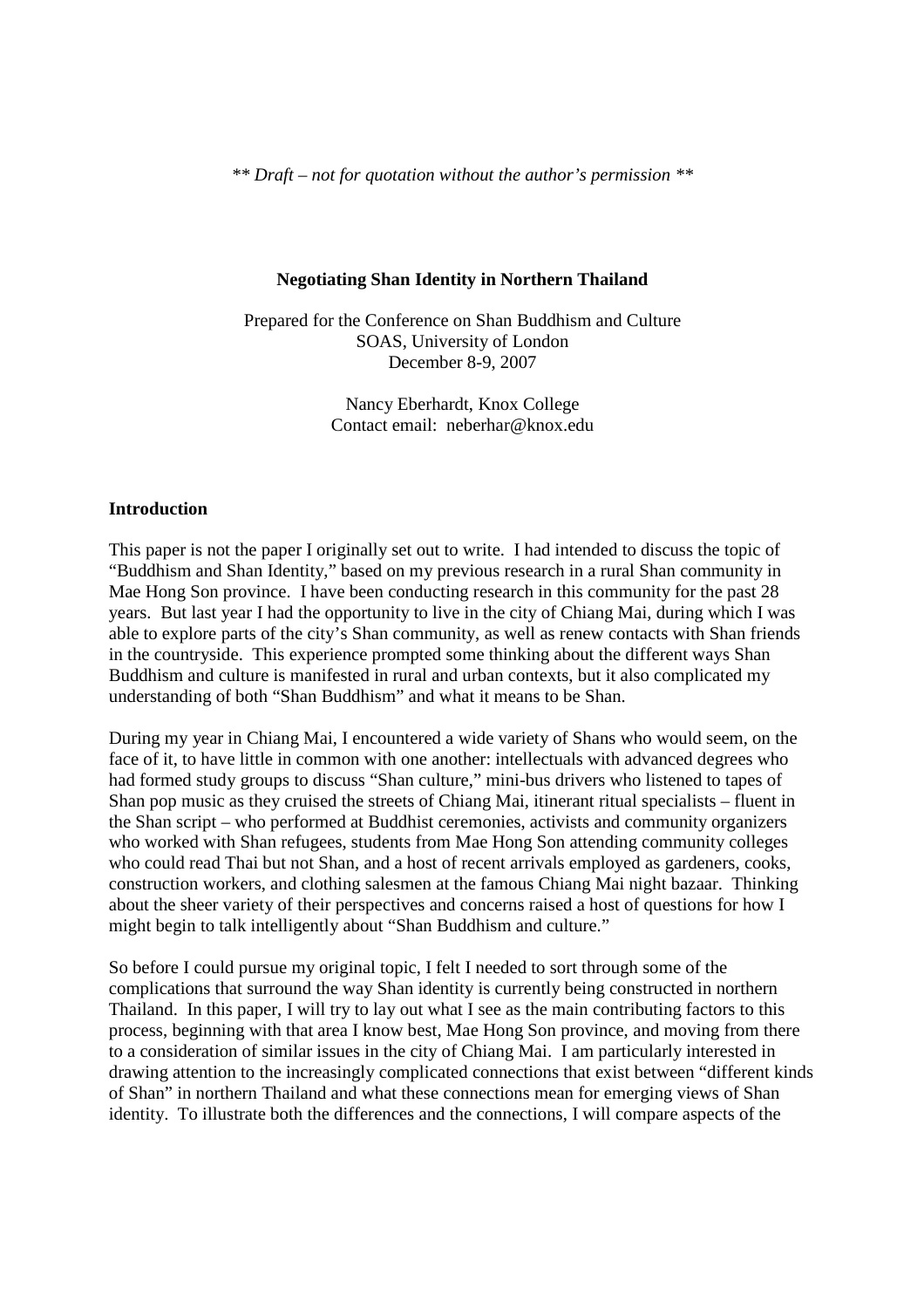"Paui Sang Long" or novice ordination ceremonies I observed last year in Chiang Mai with earlier, village-based ceremonies I have attended.

Finally, I must point out that my remarks today should be understood as very much a "work-inprogress." I offer them in the spirit of a preliminary field report and would welcome your comments and suggestions as I continue to refine them further in the coming months.

### **The Mae Hong Son Shan**

-

Let's start with Mae Hong Son, Thailand. Mae Hong Son province, near the Thai-Burma border, has a large Shan population, most of whom live in well-established villages. (The one I work in was settled over a hundred years ago.) These Shan villages have traditionally had strong ties with both the Shan State and with the northern Thai culture area that is centered in Chiang Mai. Although, over time, the relative strength of various aspects of these ties has fluctuated – with ties to the Shan State dominating at some points and ties to Chiang Mai at others, the villages in Mae Hong Son have managed to maintain important political, economic, social, cultural, and religious relationships in both directions. Looking at the most recent history, I would suggest that two main issues – one connected with each of these two "poles" of influence – have been dominating everyday life for Mae Hong Son Shan and demonstrate the ongoing importance of their dual identity.

The first, emanating from the Thai polity, has to do with the tremendous push for rural economic development that has accompanied Mae Hong Son's increasing integration into the larger Thai economy. From the building of new roads and the expansion of the school system, to the promotion of tourism in the province and the increasing market orientation of area farmers, Mae Hong Son is experiencing the changes that accompany rapid economic growth. This has led many local Shan households to experiment with new livelihood strategies with an aim toward increasing their social and economic mobility. It has also, in the process, brought them into greater and more frequent contact with Thais and the Thai state.

The second issue, which is associated with events on the other side of the border, has to do with the recent dramatic increase in the flow of refugees from the Shan State into northern Thailand, including Mae Hong Son province. Many of these migrants have gone directly to urban areas in Thailand such as Chiang Mai and Bangkok, but some of them have stayed in the countryside, joining established Shan villages where they work primarily as agricultural laborers. Although there has always been some flow of people back and forth across the border, especially during the peak agricultural seasons when young men from the Shan State have traditionally come to work as *luk liang* (or "hired hands") in Shan villages in Mae Hong Son, what has changed in the last ten years has been an increase in both the sheer number of people coming and in the number who are migrating permanently, often as entire families, rather than as single men looking for temporary, seasonal work. $1$ 

<sup>&</sup>lt;sup>1</sup> For example, this past year in the Shan village where I have been conducting research, I found that roughly a third of the households were composed entirely of people who were born in the Shan State (compared with only 7% in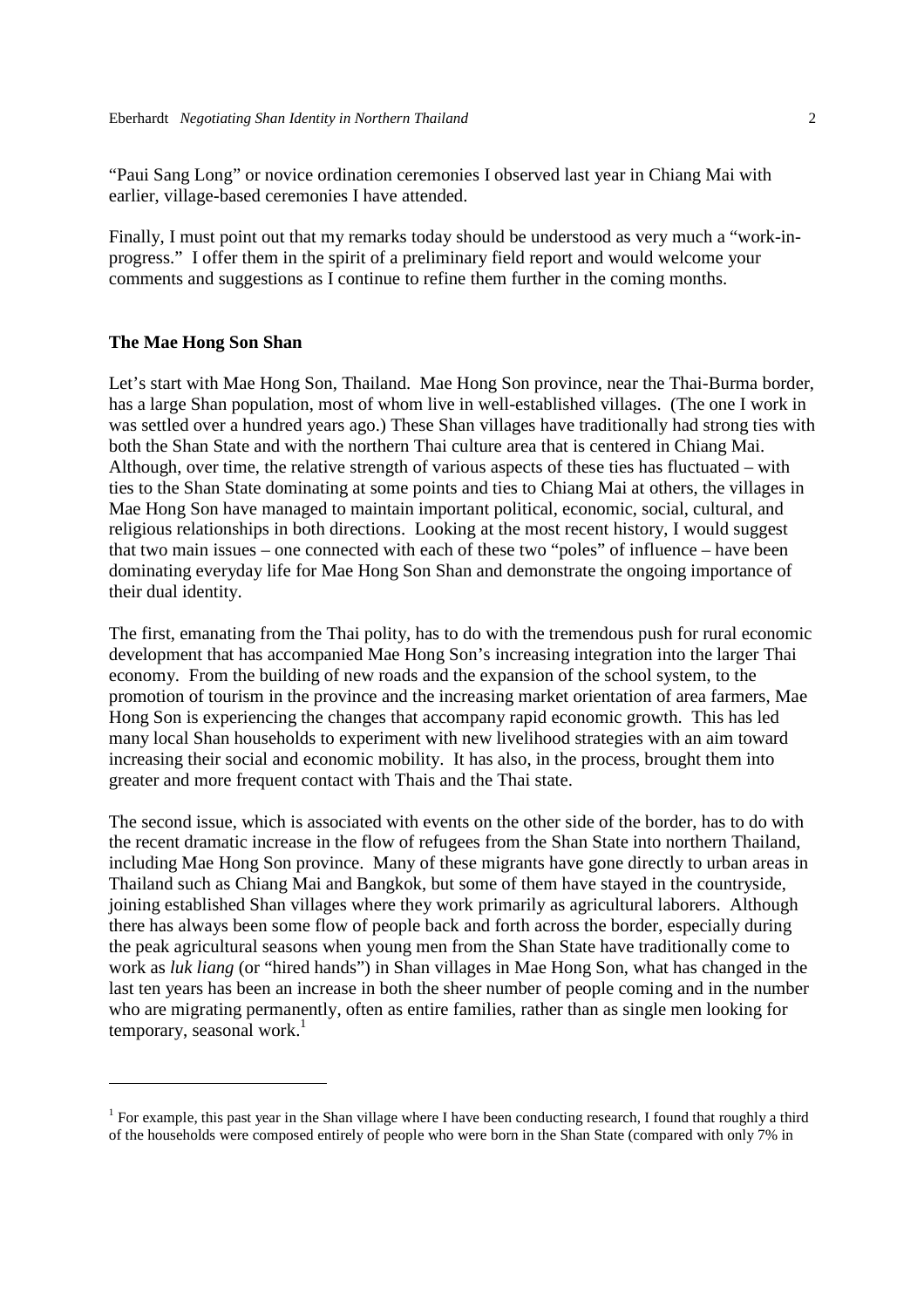What has been the impact of these two processes (a rapidly changing economy coupled with a flood of refugees) on the local Mae Hong Son Shan? I have spoken elsewhere<sup>2</sup> about the strictly economic effects of this situation, which are considerable. Here I want to concentrate primarily on the social and cultural effects of these developments. But I want to preface that discussion with an observation: While the *economic* effects of the two processes have been more or less consistent with one another and have tended to reinforce each other,<sup>3</sup> the *social and cultural* effects of these developments have been more disruptive, resulting in new tensions and social conflicts, but also in new alliances and new or "revised" cultural productions. It is these disruptions, and the accommodations they elicit, that I want to explore in this paper.

#### **Complicating Shan Identity**

-

Against this backdrop, then, what sorts of social and cultural changes are visible?

Simply put, I will argue that the two processes have "pulled" the local Shan in opposite directions – the first process pulls toward Thai-ness and assimilation, the second process serves as a "reminder" of one's roots and pulls toward Shan-ness. The attempt to reconcile these oppositional tendencies has led to increased self consciousness about culture and customs, and to various new ways of "remembering" what it means to be Shan.

One example of how this works is the dramatically increased emphasis being placed on formal education as the engine of social mobility. More and more village children are being sent to school in Mae Hong Son town, often at considerable sacrifice by their parents, because the schools there are perceived to be of significantly higher quality than the village school. And a surprising number of those who complete high school are also being sent on for further degrees in higher education, a situation that keeps local Shan children out of the work force (and immersed in the Thai-speaking world) much longer than previous generations, while making them deeply ambivalent about farming by the time they do finish their schooling.

This pattern is not restricted to those in school. The increased involvement with governmentrelated jobs, trips to the hospital in Chiang Mai, state-sponsored agricultural cooperatives, and participation in various tourism ventures that cater to visitors from outside the province (to name only a few of the most prominent developments) has led to more frequent use of the Thai

<sup>1991).</sup> Further, if one adds in those households that have inter-married couples, almost half (48%) of the households in this village had at least one adult member born in the Shan State (compared with only 11% in 1991).

<sup>&</sup>lt;sup>2</sup> "Changing household strategies in a Shan community of Mae Hong Son province: The impact of cross-border migrants and capitalist development," presentation to RCSD (Regional Center for Social Science and Sustainable Development) at Chiang Mai University on June 13, 2007; and (with Steve Cohn) "Evolving Economic and Gender Practices in a Shan Community of Mae Hong Son province," presentation at IAFFE (International Association for Feminist Economics" in Bangkok on June 30, 2007.

<sup>&</sup>lt;sup>3</sup> That is, the presence of large numbers of migrants has created a new work force that can be harnessed to the expanding ambitions of local Shan landowners, fueling their aims of social mobility.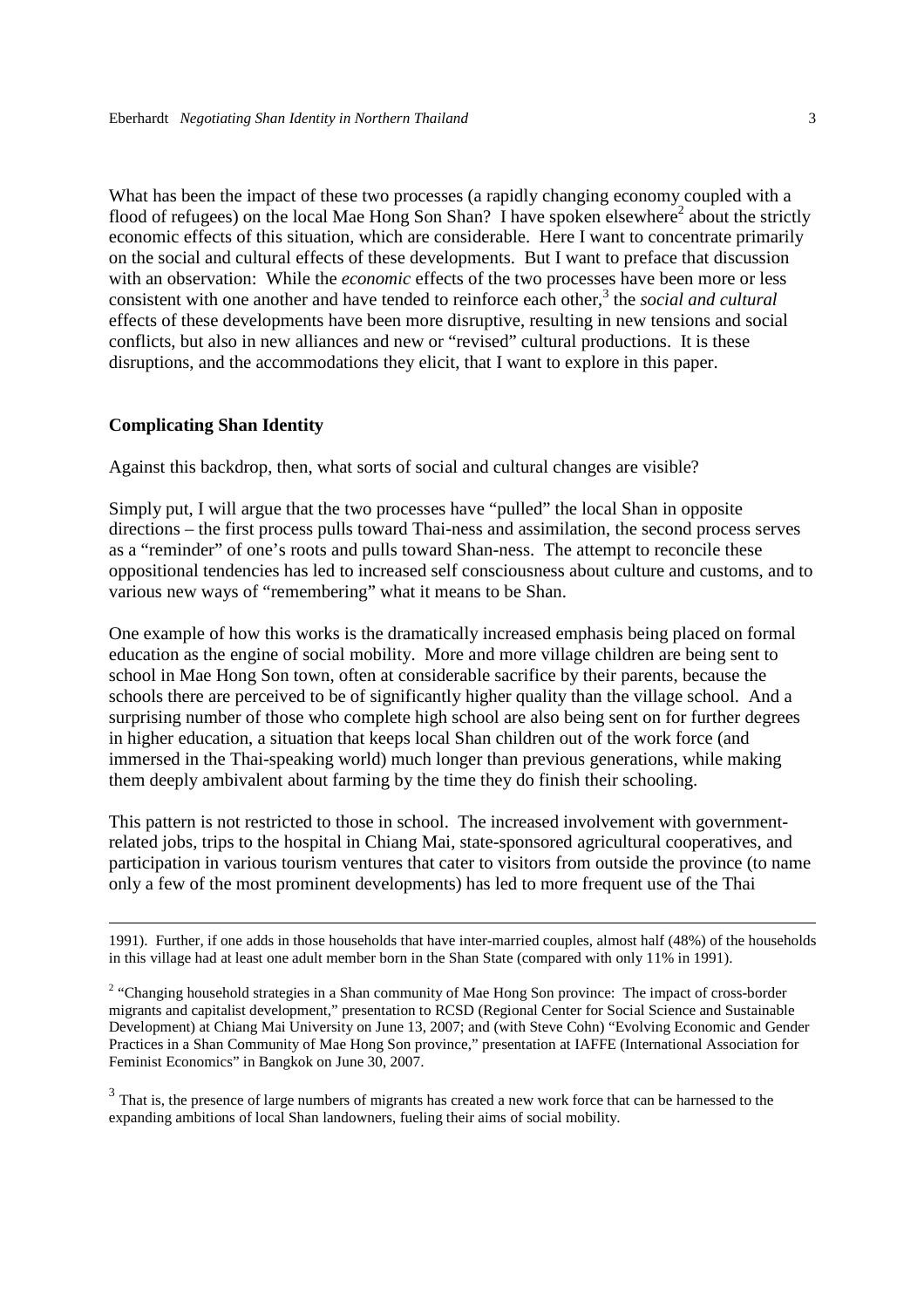language and increased comfort levels with Thai cultural forms. This creates a social climate in which some degree of blending with Thai (or Northern Thai) culture is virtually inevitable. Further, to the extent that people actually move out of the province and pursue livelihoods in Chiang Mai and beyond, their "Shan-ness," in these Thai contexts, becomes invisible.

Interestingly, the presence of the migrants is serving as a check on this process. For every Mae Hong Son Shan who moves away to pursue education or a job in Chiang Mai or Bangkok, two more arrive from the Shan State and contribute to the local community. The village schools that the local children have largely abandoned are now filled with migrant children, along with a smattering of local children whose parents cannot afford to send them to town. Similarly, the Buddhist temples that were once staffed primarily by Shan (and occasionally Northern Thai) monks from the Thai side of the border are now almost exclusively staffed by monks from the Shan State. When I asked about this, people told me: "Our boys do not stay long in the *sangha* because they want to continue their education and get good jobs. That's not an option for young men from the Shan State, so they go into the *sangha* and stay there." In addition, some of the migrants are marrying local Shan villagers, establishing households where people of different backgrounds can comfortably mingle, and giving each of the spouses a stake in the fate of their relatives on both sides of the border. All of these factors help to keep the Shan presence vibrant and visible in Mae Hong Son province.

Beyond the local level, these processes are generating different kinds of Shans across northern Thailand. Here I am referring not only to the obvious contrasts between Shans born in Thailand and Shans born in the Shan State, but also to the differences between those who eventually manage to obtain Thai citizenship (regardless of birthplace) and those who remain "without I.D. cards," between those who have college degrees and those whose unsettled childhoods have allowed for little or no formal education, between those who have found work in the towns and cities of northern Thailand and those who remain employed in the rural agricultural sector. Increasingly significant class differences combined with vastly different life experiences and varying degrees of identification with (and commitment to) Shan nationalist projects has produced a highly diverse group of people in northern Thailand, all of whom call themselves "Shan."

How do these various sorts of Shan regard each other? Among the Mae Hong Son Shan I talked to most frequently, this diversity has encouraged a certain degree of self-consciousness and a heightened concern with "authenticity" and "origins," a process that tends to highlight the potentially positive role of the migrants in remembering and recovering Shan customs and identity, which are now perceived to be under threat of loss.

But it has also generated ambivalence about these developments in a way that suggests a tension between a rising concern with social class, on the one hand, and a desire for ethnic solidarity on the other. At times, the local villagers I spoke with were anxious to distance themselves from the migrants, employing a discourse of difference that invoked a mix of positive and negative attributes. In these contexts, migrants are alternately described as dirt poor, a bit rough around the edges, but admirably hardworking, or (less flatteringly) rumored to be shrewd, calculating, and secretly ambitious.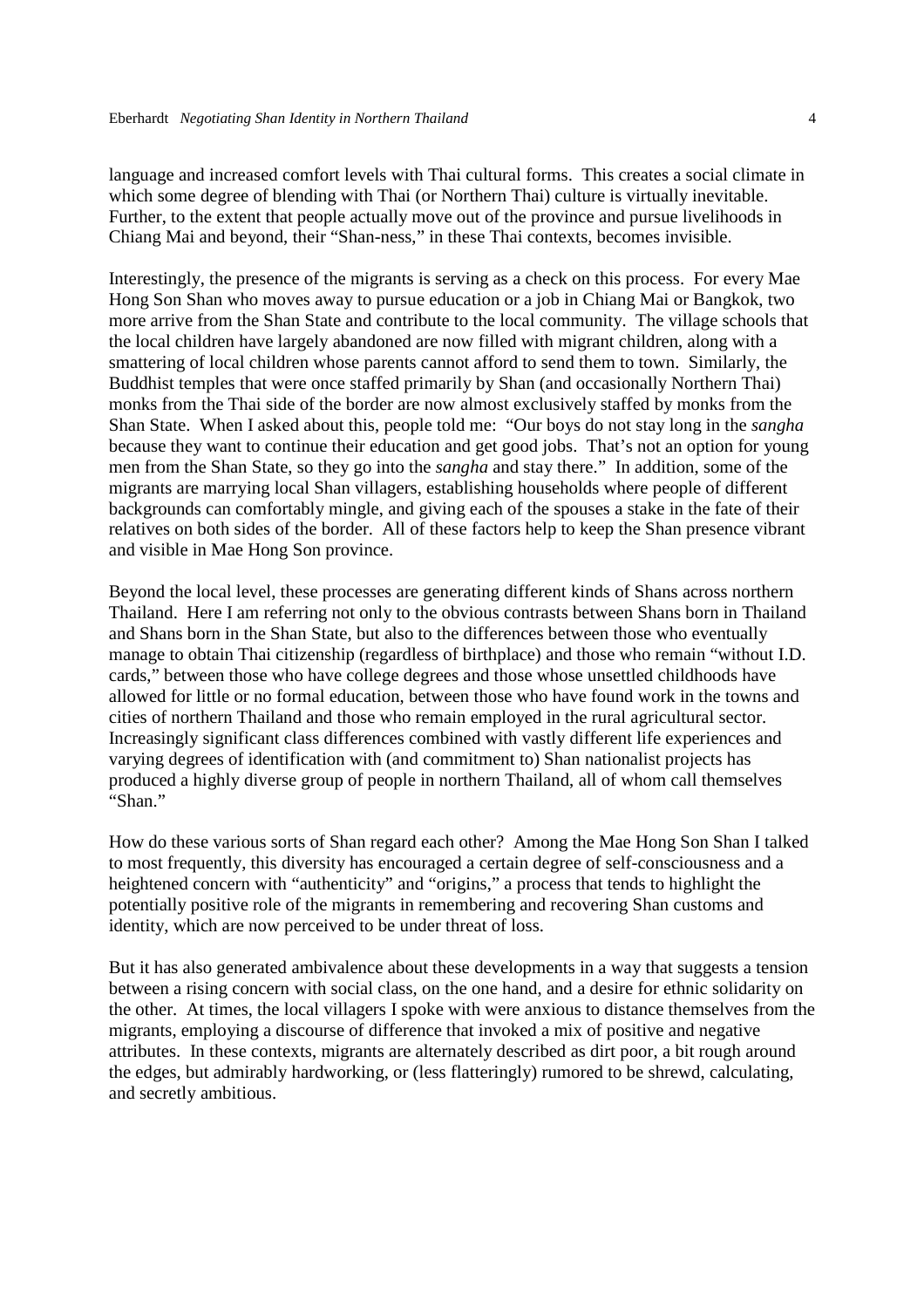At the same time, the very experience of social and economic mobility that allows many Mae Hong Son Shan to see themselves as "different" from the migrants is also accompanied by pressures for further integration into mainstream Thai society, a situation that calls into question the continuity of Shan culture and tradition. While villagers, for example, very much want their children to pursue schooling outside of the village, they are not blind to the fact that children educated in this manner are less willing to return to the village and carry on the community traditions. Similarly, Shan professionals living in Chiang Mai worry aloud that their children are not learning to speak Shan and that they are largely unfamiliar with the ritual life and village customs that were so meaningful to them. In short, people are becoming increasingly aware that Shan culture will no longer simply reproduce itself automatically, but they have found no easy answers to the dilemma this presents.

At these moments, when wrestling with these issues, Shan State migrants are more likely to be described as "the same as us," and perceived as a cultural resource. A local Shan schoolteacher, for example, has built a miniature version of a traditional style Shan house on the school grounds which, she explained to me, is there so that the children will "know" and "not forget" what these houses looked like.<sup>45</sup> She has also invited some of the older Shan migrants who are known to be skilled in the traditional "bird" and "deer" dances to teach these dances to the schoolchildren, a project that has been very successful.

To some extent, such efforts at cultural recovery are part of a larger movement in contemporary Thai society to acknowledge and celebrate local customs. Schools throughout Thailand, for example, often choose to designate Fridays as "wear your ethnic costume day," and the Mae Hong Son schools participate in this practice, with children donning traditional Shan "suits" they have purchased from Shan State traders in the local market. (Characteristically, that is the *only* time children and young people are seen wearing them, aside from a few religious and/or ceremonial/performance occasions.)

But arguably the largest area where Shan migrants function as a cultural resource, and where extensive cooperation is evident between local Shans and the migrant community, is in their joint production of novice ordinations, the famous Paui Sang Long ceremonies.<sup>6</sup>

<u>.</u>

<sup>&</sup>lt;sup>4</sup> Her own home in the village is one of the more upscale ones, built in the modern urban style common throughout northern Thailand.

<sup>&</sup>lt;sup>5</sup> Notice that there is no need to build a model "Shan temple" because there are still plenty of these in use.

<sup>&</sup>lt;sup>6</sup> Because these ceremonies are so rich, and so important to Shan of all backgrounds, there is much more that could be said than I will have time for today. (We will also hear more about them later by other participants in the conference.) Here I will have to restrict my remarks to their significance for understanding contemporary issues of Shan identity and save the rest for another venue.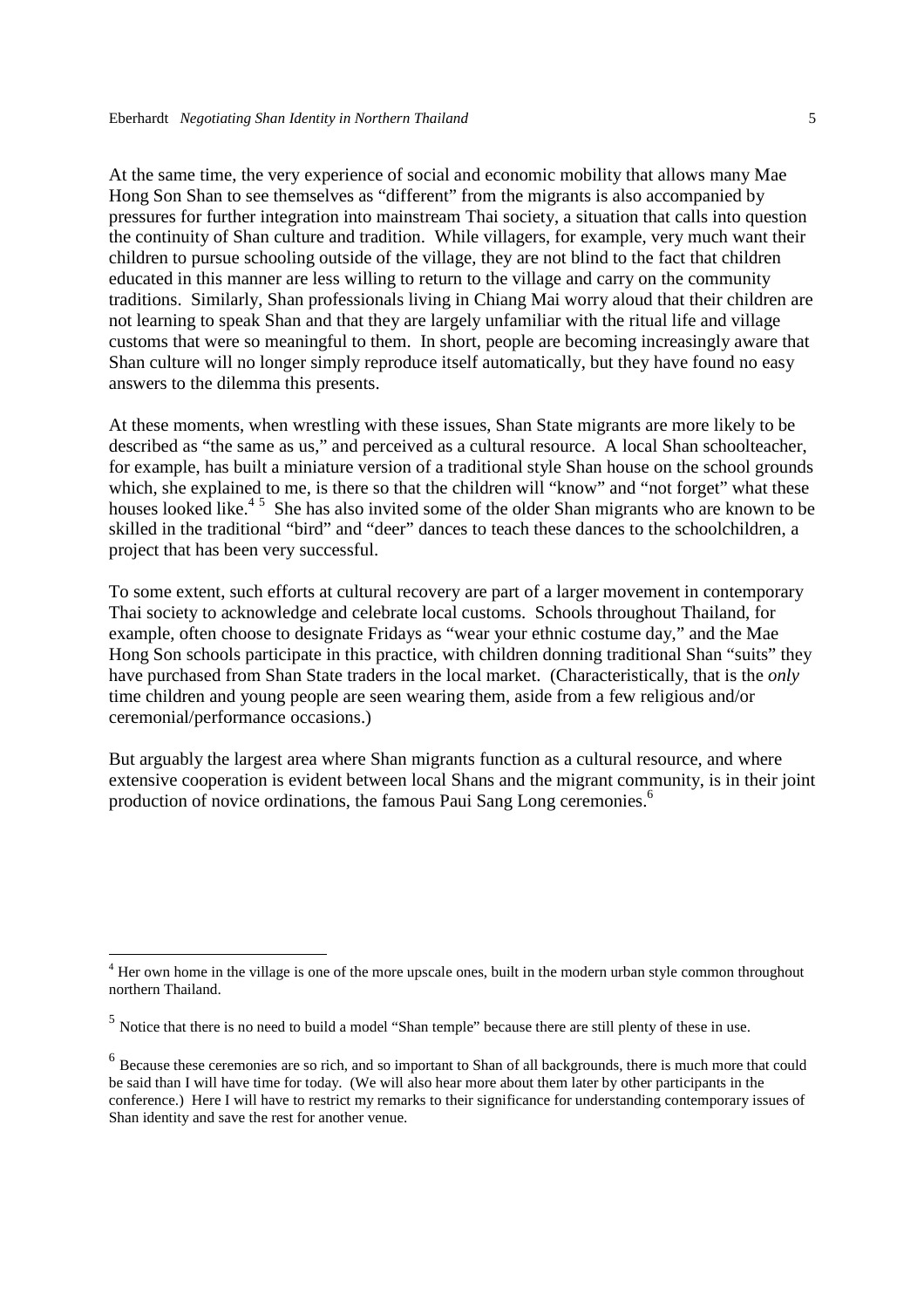### **Novice Ordinations in Mae Hong Son and in Chiang Mai**

I was alerted to this relationship on my first visit to one of the Shan temples in Chiang Mai. As I studied a prominently displayed bulletin board filled with photos of the previous year's Paui Sang Long ceremony, I was surprised to find pictures of people I knew – people from Mae Hong Son who had apparently come to participate in what has now become an annual ceremony in Chiang Mai, with large numbers of boys from the migrant community ordained each year. Some of the key organizers for the event, it turned out, had roots in Mae Hong Son. Other Mae Hong Son Shan had come to serve as ritual specialists, to help staff the temple kitchens, or simply to enjoy the festivities. So it was with great anticipation that I looked forward to the Paui Sang Long ceremonies planned for the following spring, as I was anxious to compare it with similar rituals I had observed in village settings.

In my previous writing about the Paui Sang Long,<sup>7</sup> I suggested that it be viewed not only as a rite of passage for the boys, but also as rite of passage for the adult sponsors of the ceremony (especially the women), for whom – at least in the village context – it was also a major life event. This interpretation was based on my experience of Paui Sang Long ceremonies prior to 1992, that is, prior to the recent influx of large numbers of Shan migrants into the community. At that time, the ceremony accomplished (among other things) the goal of highlighting a person's moral career, confirming their status as a devout Buddhist and establishing their public status as a community "patron." The people who served as major sponsors of a Paui Sang Long in the village were the primary financial backers of the event, the ones who contributed the most money and who also agreed to handle the myriad unexpected costs that arise in the course of any given ceremony. Others (often the parents of the boys being ordained) served as additional sponsors whose contribution was limited to a set amount. The village as a whole provided the labor for the preparations (which, at that time at least, were very labor intensive), and the relative success or failure of the event thus reflected on both the major sponsor(s) and on the entire village. The primary *participants* in these village ordination rituals were the villagers themselves, but guests from other nearby villages were also invited to come and watch, and these guests played an important role in providing an *audience* for the village's cultural production.

More recently, and partly in response, I suspect, to the processes outlined earlier of economic development and the influx of refugees, Paui Sang Long ceremonies in Mae Hong Son have gotten larger and more extravagant, with many more boys being ordained at a time.<sup>8</sup> They have

#### **Shan novitiation ceremonies in Thailand**

-

Outrageously, that is not the Shan way. Shans, no matter how poor they are, love pomp and ceremony

<sup>7</sup> Eberhardt (2006), *Imagining the Course of Life: Self-Transformation in a Shan Buddhist Community*.

<sup>&</sup>lt;sup>8</sup> This is another example, perhaps, of the kind of "ritual inflation" that often occurs in traditional settings during the early years of economic development, before the full logic of a more market-oriented mindset begins to deter people. Some segments of the Shan population, though, have already adopted a more critical view. Consider this excerpt from the shanland.org website, March 17, 2007:

March and April are the months when Shans, wherever they are, squander their hard-earned fortune to turn their sons, nephews, grandsons and grandnephews into novice monks. A straightforward, simple and cheaper way is just to buy a set of yellow robes, the uniform for monks, and ask the abbot of a monastery to accept your ward into the religious fold.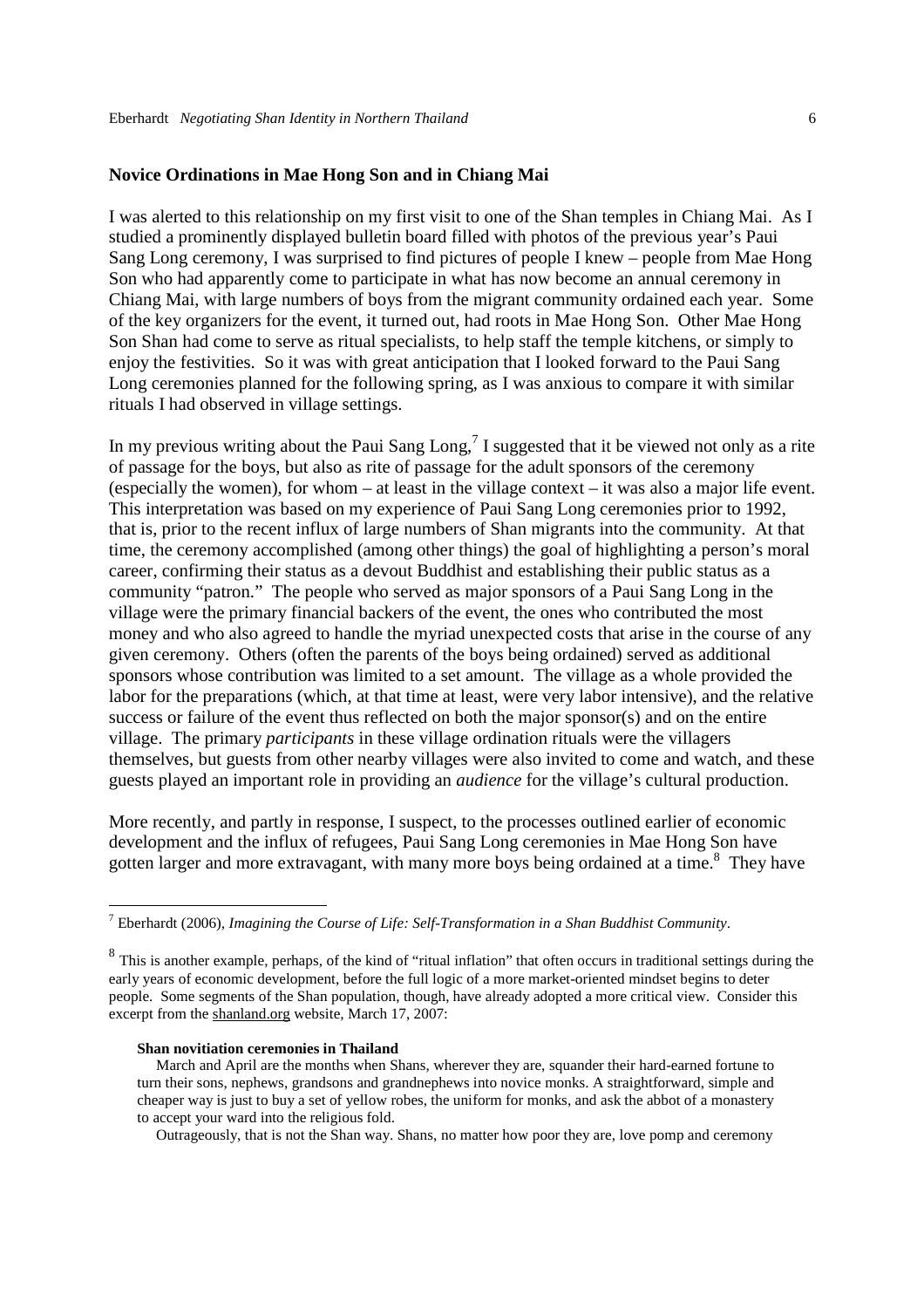also been incorporating more cultural elements derived from the Shan State (such as more widespread use of traditional Shan suits for the men, employing more singers and musicians, and so on). But the role of the major sponsor, in these village ceremonies, has remained intact; if anything, it has taken on even further status and prestige, since the presence of needy members of the migrant community offers many opportunities for local patrons to display their generosity and enlarge their entourage.

The two Paui Sang Long ceremonies I observed last spring in Chiang Mai (one at Wat Ku Tao and one at Wat Pa Pao) were consistent with this trend toward "mega-ordinations" (with 111 boys ordained at Wat Ku Tao, and 63 at Wat Pa Pao), and both followed a basic overall structure that was familiar to me from my observations of village ordinations, but there were also many interesting differences. Although I will not have time to discuss more than a few of these today, I would like to draw your attention to those that I think are especially relevant for understanding how Shan identity is currently being negotiated in northern Thailand.

The first critical difference to mention is the contrast in the social and political backdrop of these two venues. In Mae Hong Son villages, Paui Sang Long ceremonies are performed by Shan, largely for other Shan. While there are often tourists present (Thai and *farang*) at the ordinations that take place in Mae Hong Son town, few of these make it out to the villages. In Chiang Mai, however, the ceremonies take place within the larger context of northern Thai culture and society, and in a political climate that is deeply ambivalent toward the Shan migrant community.

This is reflected in a significant shift in the overall focus of the ceremony; it has changed from an event that is focused on a specific village to one that is focused on a specific ethnicity, becoming in the Chiang Mai version a "festival" primarily devoted to *celebrating Shan ethnicity*. This shift in focus is accomplished by several specific differences in organization.

First, the role of the major sponsor in village ceremonies has been replaced in the Chiang Mai version by that of the "organizing committee," a move that takes the spotlight off of an individual who is intended to be the personification of Buddhist piety and replaces it with a group of people who are seen more as community leaders and organizers. The eligibility requirements for these roles also shift from the need for a generous person with substantial wealth (usually middle-aged or older) to a need for energetic individuals with practical knowledge and skills (usually somewhat younger). Although the organizing committee may have a leader or chairperson, this person's role is less that of "patron" and more that of "professional event planner." Those who serve on the organizing committee are not personally responsible for the expenses of the ceremony (in fact they may be people of quite modest means), but they *are* supposed to keep track of what must be bought, who has yet to pay their portion, and so forth.

-

and will spend all they have and all they can borrow to dress their sons in colorful princely attire and organize a fitting festival for him before surrendering him to the abbot.

After this critical introduction, however, the website went on to list the dates and venues of upcoming Paui Sang Long ceremonies throughout northern Thailand, apparently resigned to the unflagging interest of their readership in these events.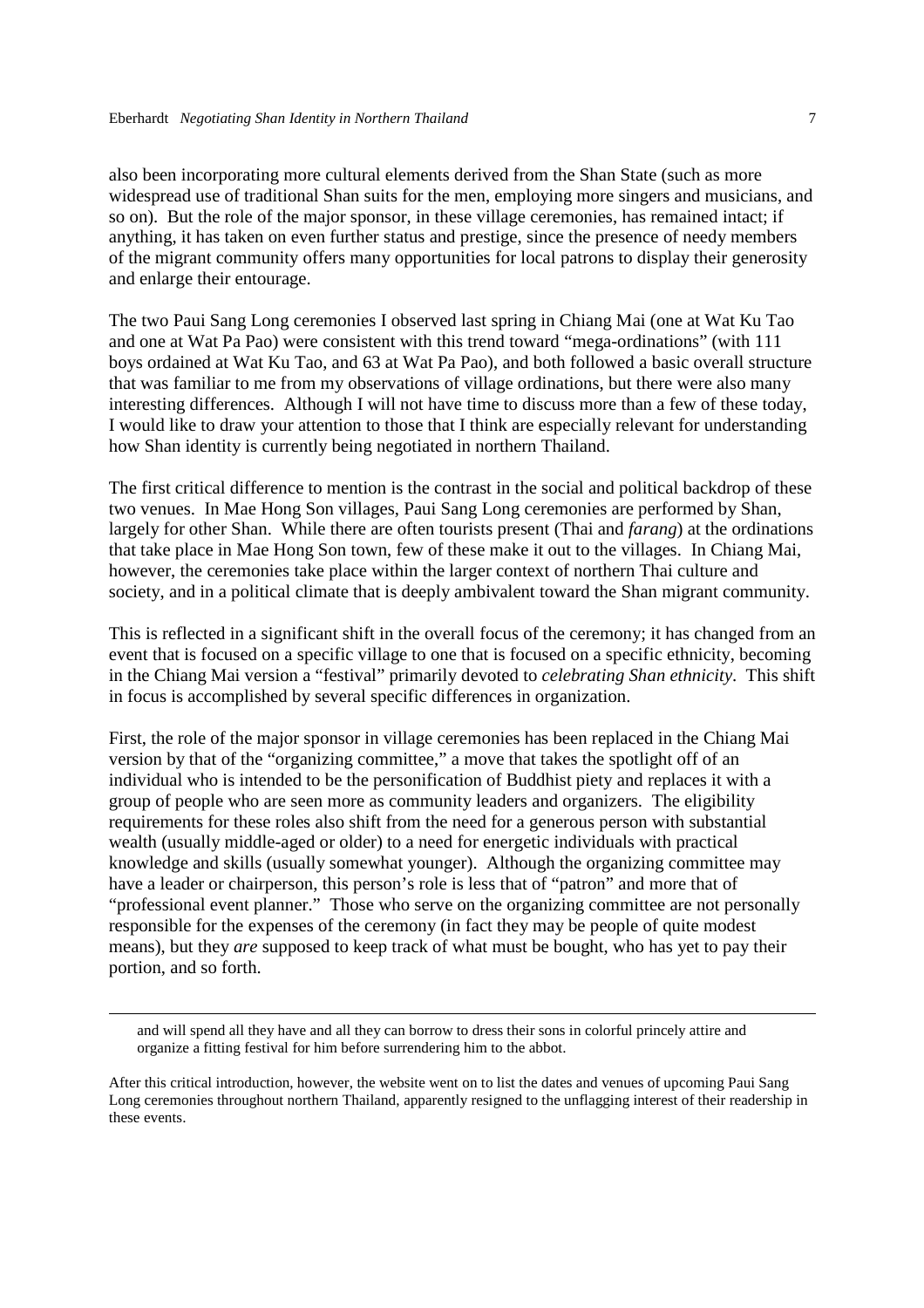Since the task of organizing literally hundreds of individuals, choreographing their movements during the 3-day festival, publicizing the event in two languages, and coordinating everything with the relevant city officials requires skills that clearly improve with experience, the same individuals are often asked to serve on this committee for several years in a row. Hence, unlike the village sponsor of a Paui Sang Long, whose role is that of someone undergoing a once (or perhaps twice) in a lifetime rite of passage and who is usually a parent or other relative of one of the boys about to be ordained, the role of serving as an organizer for the Chiang Mai ceremonies is more likely to be done by the same person repeatedly and is detached from any specific relationship to one of the boys; it is, in other words, becoming *professionalized*. Unlike the ceremonies held in Shan villages in Mae Hong Son, organizing a ceremony in Chiang Mai and coordinating it with city officials requires Thai language skills and other kinds of expertise that newly arrived immigrants often do not have. Hence, in the Chiang Mai ordination rituals, the public role of the parents of the boys (who are often recent migrants) is muted, while the public role of the organizers (who are more often local Shan, or migrants who have been in Thailand for many years) is highlighted.

A second significant difference with implications for how Shan identity is being constructed has to do with the itinerary of the boys during the 3-day ceremony. In the village, the boys about to be ordained are brought to every household where (in anticipation of their new role as members of the *sangha*) people use their visit as an opportunity to make merit. The boys receive small offerings and chant the blessings they have been practicing for the past six weeks, while the people of the household sit respectfully.<sup>9</sup> Meanwhile, the act of physically going to each and every house in the village serves to ritually define the boundaries of the community.

This focus on a spatially bounded community is not possible in Chiang Mai, of course, because the boys themselves are not from a single "place" (they have been gathered from towns all over northern Thailand and the Shan State); rather, they are from a single "ethnicity." In the Chiang Mai versions of the ceremony, the boys were taken instead to pay respect at a long list of prominent Chiang Mai temples, receiving the resident abbot's blessing at each one. This essentially reverses the pattern observed in the village, where other people paid respect *to the boys* (and, by implication, to the Shan *sangha* they were about to join). In the Chiang Mai case, the act of going to each of the prominent temples becomes a ritual of deference, a way of acknowledging the status of the northern Thai temples and monks, and – in the context of local media reports that tend to portray Shan youth as rebellious troublemakers – a way for the Shan community of Chiang Mai to publicly proclaim their willingness to live within and respect the local authorities.

As this interpretation indicates, the shift in emphasis from "place-based" village novice ordinations that celebrate the achievements of a particular community to those in Chiang Mai that celebrate the more general concept of "Shan ethnicity" entails a corresponding shift in audience. For village ordination ceremonies, the audience is primarily other (Shan) villages, the nearby communities with which they form an ongoing ritual network. For the Chiang Mai Paui Sang Long ceremonies, the primary audience is *other ethnic groups*, notably the Thais. This was indicated in many different ways, from the printed invitations that had Shan script on one side and Thai on the other (but no English), to the presence of the city mayor (who spoke in Thai) at

-

 $9<sup>9</sup>$  The repetition of these chants at each household is also considered good practice for the boys.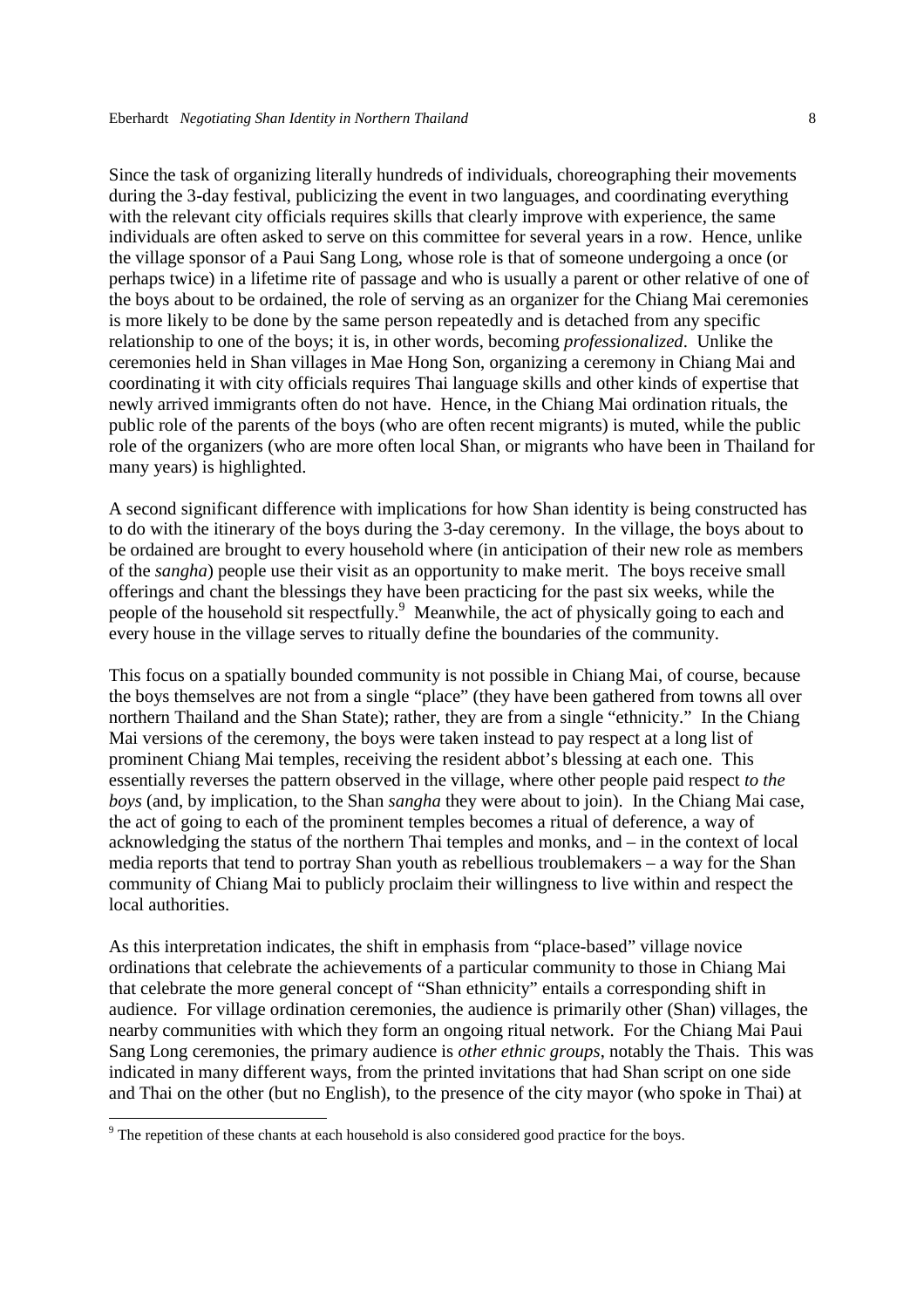the opening ceremonies, to the prominent display of banners depicting the Thai king in monk's robes that was carried aloft at the head of all processions. Members of the organizing committee for the Wat Ku Tao ceremony were interviewed on a local Chiang Mai TV station (dressed in matching Shan suits), while the local branch of the Tourism Authority of Thailand (TAT) helped sponsor the ceremony organized by Wat Pa Pao. The Wat Pa Pao ceremony was particularly set up to attract tourists by holding its opening ceremonies at Tha Phae Gate, a prominent and central location.

Finally, the labor for the ordination ceremonies in Chiang Mai is organized rather differently from the locally-based labor pool used in the village ordinations. Many tasks, such as food preparation, are sub-contracted out to local entrepreneurs (some Shan, some northern Thai) who rent space in the temple courtyard in which to sell their wares. The lively market of clothing, toys, and Shan music tapes and VCDs lends a carnival atmosphere to the Chiang Mai ordinations, while the nightly live Shan rock bands drew many times more people than the audience listening to traditional Shan opera at the other end of the temple grounds.

There are many more comparisons that could be made, but I hope this will suffice to indicate some of the ways the migrant community and the locally born Shan are cooperating to create an event that accomplishes a variety of goals for different kinds of Shans, all of whom face challenges in maintaining their ethnic identity. In Chiang Mai, these ordination ceremonies accomplish the goal of giving visibility to an otherwise invisible ethnic minority in the city.

# **Buddhism and Shan Identity**

The example of the Chiang Mai novice ordinations shows how Buddhism – and, in particular, Buddhist ritual – is serving as an arena that draws different kinds of Shan groups together and is mutually reinforcing of their identity as "Shan Buddhists."

In some ways, Buddhism worked better as an ethnic marker in Mae Hong Son, an area that Shan have traditionally shared with their non-Buddhist upland neighbors, than it does in Chiang Mai, where they are surrounded by northern Thai who are also very much Buddhist. In this context, the Paui Sang Long ceremony gains added significance as a practice that is recognized as distinctively "Shan" and thus provides a way to distinguish Shan Buddhist practice from that of other Buddhist groups in the area.

But ordination rituals are not the only arena where Buddhism is bringing different sorts of Shans together. Monks from the Shan State, some with longstanding connections on the Thai side of the border, have been fundraising among Shan in the Chiang Mai area to rebuild temples in the Shan State that have fallen into disrepair. More recently, Buddhist merit-making ritual provided a venue for various groups of Shan in northern Thailand to commemorate the recent killings of Buddhist monks in Burma, with ceremonies at Wat Ku Tao and at various sites along the Thai-Burma border. On a less somber note, Shan organizers in Chiang Mai are using schools and more informal educational opportunities based at Shan Buddhist temples to reach Shan youth. Some even talk of trying to create new "Shan communities" outside of Chiang Mai that will feature a Shan temple as a primary focal point.